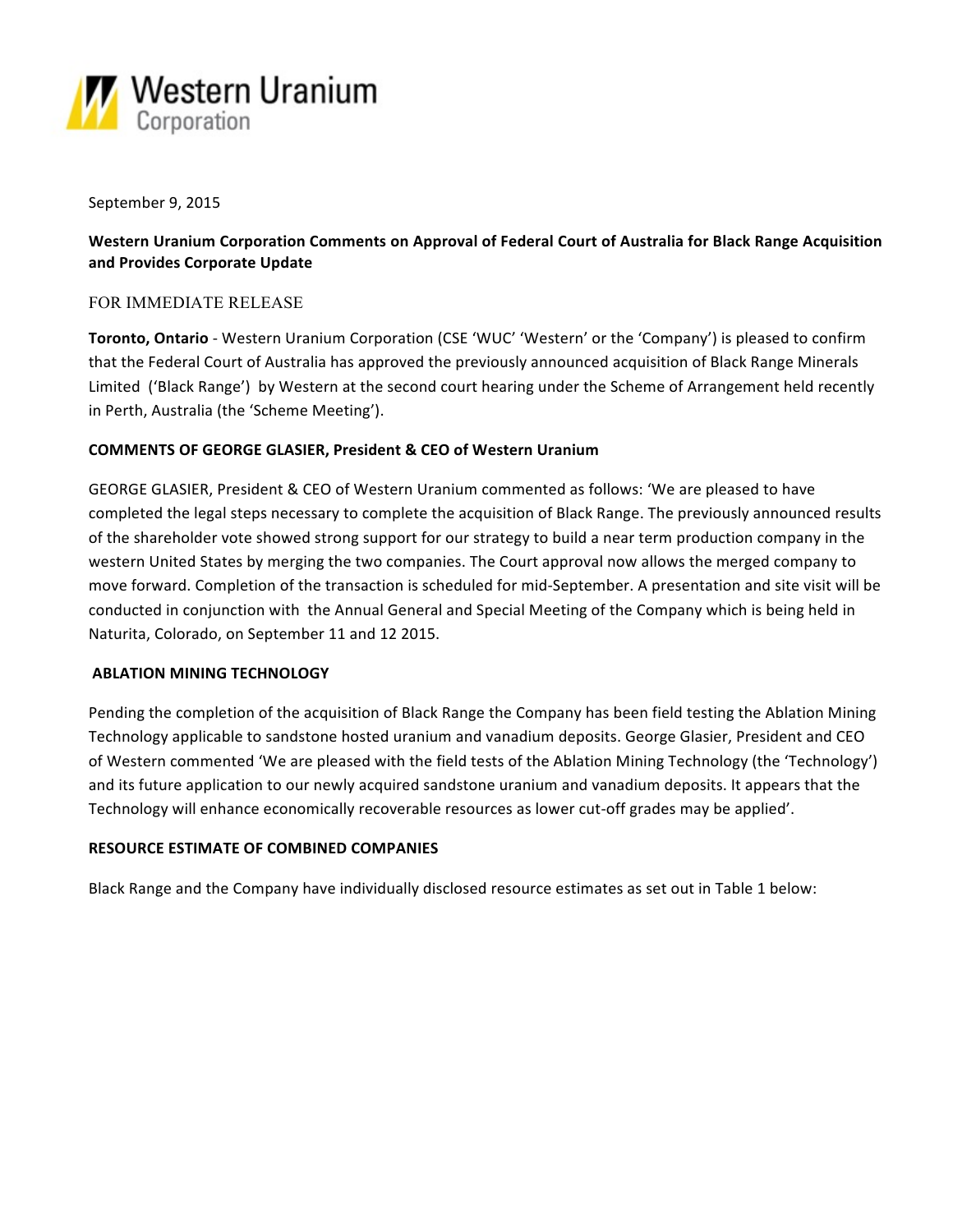

| NI 43-101 STANDARDS<br><b>RESOURCE ESTIMATES</b> | <b>MEASURED &amp; INDICATED</b> |              |                   |              | <b>INFERRED</b>         |              |                   |              |
|--------------------------------------------------|---------------------------------|--------------|-------------------|--------------|-------------------------|--------------|-------------------|--------------|
| <b>Projects</b>                                  | <b>Uranium</b><br>(Ibs)         | Grade<br>(%) | Vanadium<br>(lbs) | Grade<br>(%) | <b>Uranium</b><br>(Ibs) | Grade<br>(%) | Vanadium<br>(Ibs) | Grade<br>(%) |
| <b>Sunday Complex</b>                            | 1,007,833                       | 0.25         | 6,047,000         | 1.49         | 1,906,081               | 0.36         | 11,436,484        | 2.16         |
| San Rafael                                       | 1,700,000                       | 0.22         | 4,596,000         | 0.30         | 1,860,000               | 0.21         | 2,510,000         | 0.28         |
| Sage                                             | 459,640                         | 0.23         | 3,350,000         | 1.67         | 122,265                 | 0.15         | 1,485,233         | 1.8          |
| Dunn                                             | 360,716                         | 0.13         | 2,885,731         | 1.04         | 200,815                 | 0.14         | 1,606,518         | 1.16         |
| <b>Farmer Girl</b>                               | 74,215                          | 0.32         | 371,076           | 1.61         | $\mathbf 0$             | $\mathbf 0$  | $\mathbf 0$       | $\mathbf 0$  |
| <b>Hansen Taylor (JORC</b><br>standards)**       | 39,400,000                      | 0.062        | $\mathbf 0$       | $\mathbf{0}$ | 51,000,000              | 0.058        | $\mathbf{0}$      | $\mathbf{0}$ |
| <b>TOTAL</b>                                     | 43,002,404                      |              | 17,249,807        |              | 55,089,161              |              | 17,038,235        |              |

| <b>Total Uranium Measured &amp;</b><br>Indicated (lbs) | 43,002,404 |
|--------------------------------------------------------|------------|
| <b>Total Uranium Inferred (lbs)</b>                    | 55,089,161 |

| <b>Total Vanadium Measures &amp;</b><br>Indicated (lbs) | 17,249,807 |
|---------------------------------------------------------|------------|
| <b>Total Vanadium Inferred (lbs)</b>                    | 17,038,235 |

\*\* NOTE: The HANSEN PROPERTY ARE JORC ESTIMATES. It is the intention of WUC to engage a Qualified Person to convert the Black Range JORC standards to the NI 43-101 standards to enable Western to disclose total consolidated resources to NI -43-101 standards in Q4 2015 or Q1 2016.

# **QUALIFIED PERSON**

Anthony R. Adkins, CPG, is responsible for validating the database as adequate for resource estimation, and for estimating the mineral resources described herein and has reviewed and approved the contents of this news release. Mr. Adkins is a Qualified Personand is independent of WUC within the meaning of NI 43-101.

#### **Black Range Shareholder Queries**

If Black Range shareholders have any questions about the Scheme or the Scheme Meeting, they should contact Black Range at +61 8 9481 4920 or consult your legal, investment, taxation or other professional adviser.